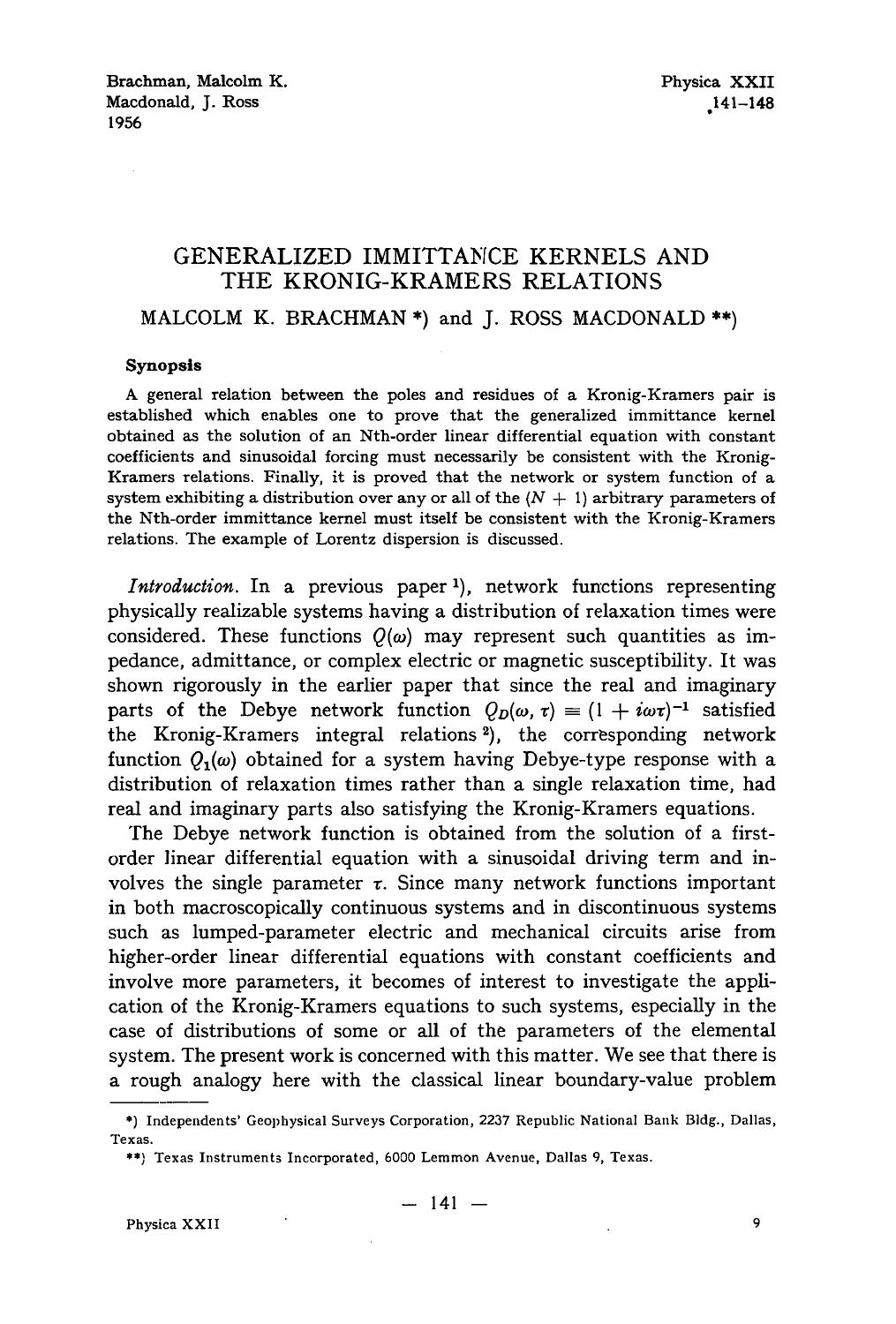where sums or integrals of solutions of the pertinent differential equations are combined by proper adjustment of the parameters (integration constants) occurring in the individual solutions. In the present work, our problem is to show that any linear combination of such solutions for sinusoidal forcing must yield a network function which is consistent with the Kronig-Kramers relations. Then, in practice, these relations may be employed to derive the real part of the network function from values of the imaginary part, measured for all pertinent frequencies, or *vice versa.* 

*The expansion theorem.* If the network function  $Q(\omega)$  is expressed as  $[I(\omega) - iH(\omega)]$ , the Kronig-Kramers relations may be written as <sup>1</sup>)

$$
J(\omega) = \frac{2}{\pi} \int_0^\infty \frac{H(y)y \mathrm{d}y}{y^2 - \omega^2}, \qquad (1)
$$

$$
H(\omega) = \frac{2\omega}{\pi} \int_0^\infty \frac{J(y)dy}{\omega^2 - y^2} \,. \tag{2}
$$

The above integrals are understood to be Cauchy principal values when this concept is required. To ensure the proper direction of time's arrow, it is necessary that the response of a physical system not occur before the applied stimulus. Using this causality condition, it may be shown that  $J(\omega)$  and  $H(\omega)$  must be even and odd functions of  $\omega$ , respectively. Functions which do not satisfy these conditions may still be consistent with one **o'r the other Kronig-Kramers relation 1), but they are usually of more**  mathematical than physical interest.

Let us denote the k<sup>th</sup> pole of  $H(\omega)/\omega$  by  $\omega_k$  and the corresponding residue by  $r_k$ . Then, for a  $H(\omega)$  function representing a physical system, we may write

$$
J(0) = \frac{2}{\pi} \int_0^\infty \frac{H(y)}{y} dy = \frac{1}{\pi} \int_{-\infty}^\infty \frac{H(y)}{y} dy = 2i \Sigma_k r_k,
$$
 (3)

where the sum is over the poles included in the appropriate contour. If we rewrite (1) as

$$
J(\omega) = \frac{1}{\pi} \int_{-\infty}^{\infty} \frac{H(y)}{y} \cdot \frac{y^2}{y^2 - \omega^2} \, \mathrm{d}y \tag{1'}
$$

and evaluate  $(1')$  by the calculus of residues for a contour in the upper half plane which encircles the pole at  $Z = \omega$  but is indented to skirt that at  $Z = -\omega$ , it is found that the contributions to the integral from these two regions cancel one another. Hence, from (3) and (1') we obtain

$$
J(\omega) = 2i \Sigma_k r_k \left\{ \frac{\omega_k^2}{\omega_k^2 - \omega^2} \right\} \tag{4}
$$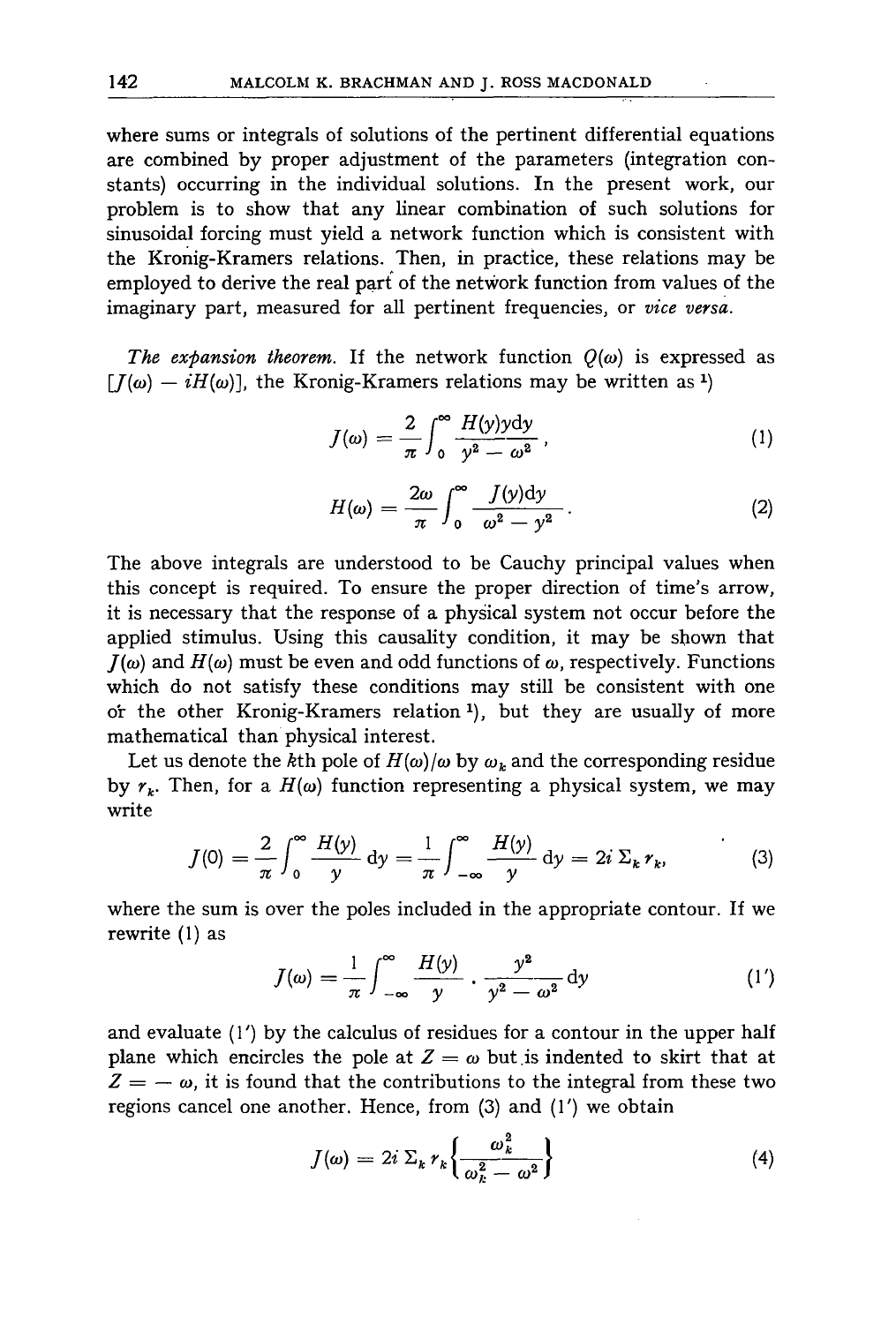This equation shows that the poles of  $J(\omega)$  are at  $\pm \omega_{\nu}$  and the corresponding residues are

$$
s_k = -2ir_k(\omega_k^2/2\omega_k) = -ir_k\omega_k. \tag{5}
$$

Thus (4) may be written as

$$
J(\omega) = 2 \sum_k s_k \omega_k^2 / (\omega^2 - \omega_k^2). \tag{6}
$$

Equations (4) and (6) show that the poles and residues of  $H(\omega)/\omega$  suffice to establish  $I(\omega)$  uniquely; we shall refer to either equation as the expansion theorem and shall make use of this result in the next section. It should be especially noted that if the poles and residues of  $H(\omega)/\omega$  are known,  $J(\omega)$ can be obtained using the expansion theorem without 'the integration needed in applying the appropriate Kronig-Kramers relation. The expansion theorem and the above conclusion of course only apply to rational functions, as is tacitly assumed in equation (3), and do not include the case of integral functions such as  $H(\omega)/\omega = (\sin \omega)/\omega$ , for which, however, the Kronig-Kramers relations may stiU hold 3).

*Generalized network /unctions.* Let us consider the Nth-order linear differential equation

$$
\sum_{j=0}^{N} \tau_j \left(\frac{\mathrm{d}}{\mathrm{d}t}\right)^j x = e^{i\omega t},\tag{7}
$$

where the right-hand side represents a sinusoidal forcing term. On setting x equal to  $Q_N(\omega)e^{i\omega t}$ , we find

$$
Q_N(\omega) = [\Sigma_{j=0}^N \tau_j(i\omega)^j]^{-1}.
$$
\n(8)

This generalized network function (or immittance kernel of the Nth order) contains  $(N + 1)$  arbitrary constants  $\tau$ , assumed to be real and positive. We shall first show that its real and imaginary parts must satisfy the Kronig-Kramers relations. Note that  $Q_N(\omega)$  may be made to correspond to any of the usual network functions which arise from linear differential equations with constant coefficients. For example, the Debye function  $Q_D$  is obtained on taking  $N = 1$ ,  $\tau_0 = 1$  and  $\tau_1 = \tau$ . The Lorentz network function  $Q_L$ , which is given by 4)

$$
Q_L(\omega) = [\omega_0^2 - \omega^2 + i\gamma\omega]^{-1} = \frac{(\omega_0^2 - \omega^2) - i\gamma\omega}{(\omega_0^2 - \omega^2)^2 + \gamma^2\omega^2},
$$
\n(9)

is obtained from  $Q_N$  by taking  $N = 2$ ,  $\tau_0 = \omega_0^2$ ,  $\tau_1 = \gamma$ , and  $\tau_2 = 1$ . Let us rewrite (8) as

$$
[Q_N(\omega)]^{-1} = \sum_{j=0}^N \tau_j(i\omega)^j = [J_N(\omega) - iH_N(\omega)]^{-1} \equiv A_N(\omega) + iB_N(\omega). \tag{10}
$$
  
Then,

$$
A_N(\omega) = \sum_{j=0}^{N_1} \tau_{2j}(-1)^j \omega^{2j}, \qquad (11)
$$

$$
B_N(\omega) = \sum_{j=0}^{N_2} \tau_{2j+1}(-1)^j \omega^{2j+1}.
$$
 (12)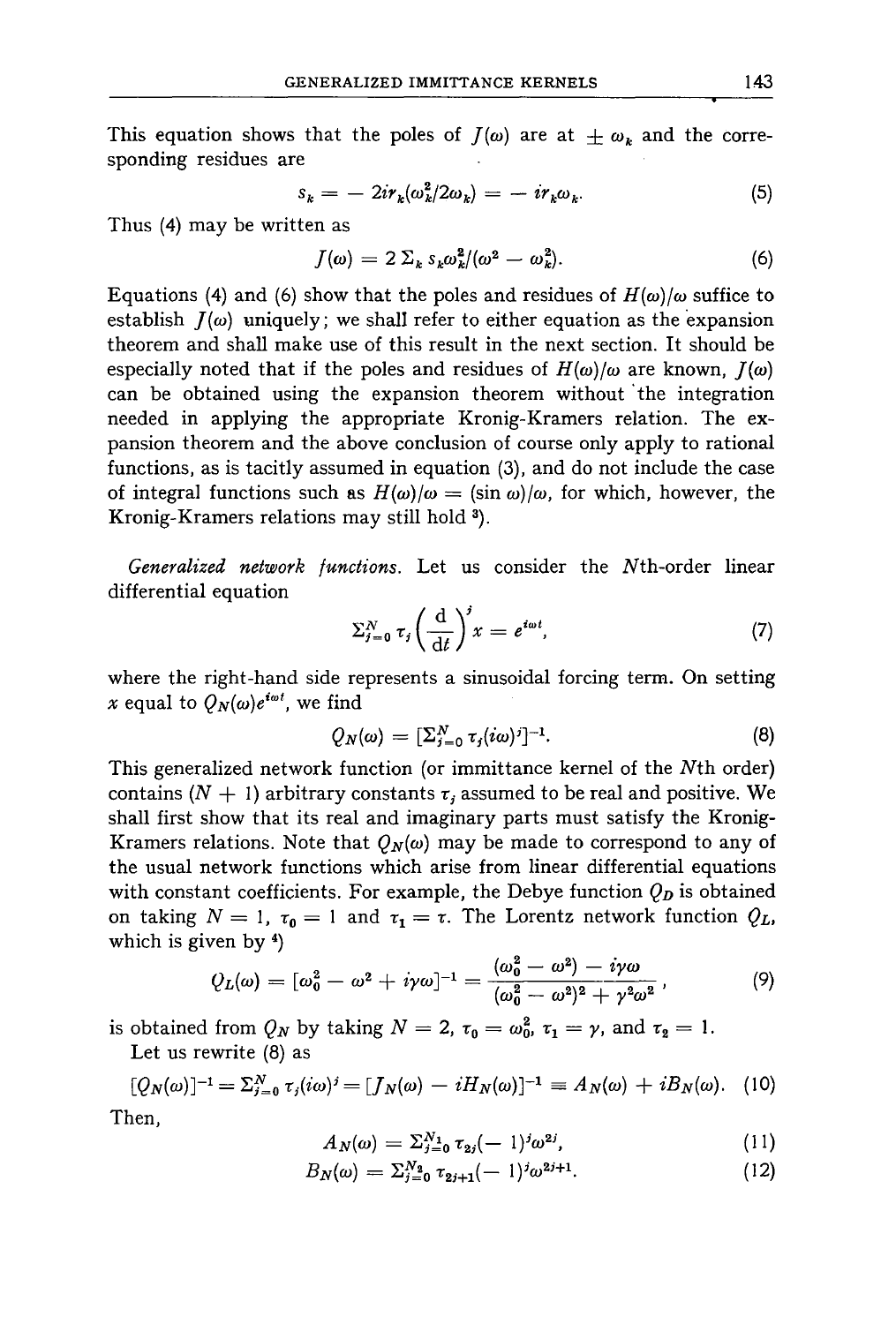For N even,  $N_1$  is  $N/2$  and  $N_2$  is  $(N-2)/2$ . When N is odd, both N, and  $N_2$  are  $(N - 1)/2$ . Next, we may write

$$
P_N(\omega) = A_N^2(\omega) + B_N^2(\omega), \qquad (13)
$$

and

$$
Q_N(\omega) = \{A_N(\omega) - iB_N(\omega)\}/P_N(\omega). \tag{8'}
$$

The quantity  $P_N(\omega)$  is the sum of the  $(N + 1)$  terms involving even powers of  $\omega$  from 0 to 2N. It may be expressed in the alternative forms

$$
P_N(\omega) = \sum_{j=0}^{2N} b_j \omega^j, \ b_{2j+1} = 0, \tag{13'}
$$

and

$$
P_N(\omega) = \Pi_{i=1}^{2N} \left( \omega - \omega_i \right). \tag{13''}
$$

In writing equation (13"), we have taken  $\tau_N = 1$  and have assumed that the 2N values of  $\omega$ , are the roots of  $P_N(\omega) = 0$ .

Next, it is desirable to express the  $b<sub>j</sub>$  coefficients of equation (13') in terms of the  $\omega_i$  roots. The result is that  $b_k$  is  $(-1)^k$  times the sum of  $\binom{2N}{k}$ terms, where each k is composed of the product of  $(2N - k)$  different  $\omega_i$ 's. A few such relations are found to be

$$
b_{0} = \omega_{1}\omega_{2} \ldots \omega_{2N}, \qquad (14)
$$

$$
b_1 = -[\omega_2 \omega_3 \ldots \omega_{2N} + \omega_3 \omega_4 \ldots \omega_{2N} \omega_1 + \ldots + \omega_1 \omega_2 \ldots \omega_{2N-1}], \quad (15)
$$

$$
b_{2N-1} = -[\omega_1 + \omega_2 + \ldots + \omega_{2N}], \qquad (16)
$$

and

$$
b_{2N} = 1. \tag{17}
$$

The diagonal-sum method of quantum mechanics<sup>5</sup>) is related to equation (16). It is, of course, possible to express the  $b_j$  coefficients in terms of the  $\tau_i$  parameters. The general relation is

$$
b_{2i} = (-1)^{i} \left[\sum_{l=0}^{i} \tau_{2l} \tau_{2i-2l} - \sum_{l=0}^{i-1} \tau_{2l+1} \tau_{2i-2l-1}\right],
$$
 (18)

but we shall not need this expression for our present purposes.

We may now use the above results to show that  $f_N(\omega)$  and  $H_N(\omega)$  as defined in (10) satisfy the Kronig-Kramers relations. From (10), (8)', (12), and (13") we have

$$
H_N(\omega) = B_N(\omega)/P_N(\omega) = \frac{\sum_{i=0}^{N_2} \tau_{2i+1}(-1)^i \omega^{2i+1}}{\prod_{i=1}^{2N} (\omega - \omega_i)}.
$$
 (19)

It follows from (19) that the residue  $r_k^{(N)}$  of  $H_N(\omega)/\omega$  at  $\omega = \omega_k$  is

$$
r_k^{(N)} = B_N(\omega_k)/\omega_k \Pi_{i \neq k}^{2N} (\omega_k - \omega_i). \tag{20}
$$

Substituting this result in (4) yields

$$
J'_{N}(\omega) = 2i \sum \frac{\omega_{k} B_{N} (\omega_{k})}{\omega_{k}^{2} - \omega^{2}} \frac{1}{\prod_{i \neq k}^{2N} (\omega_{k} - \omega_{i})},
$$
\n(21)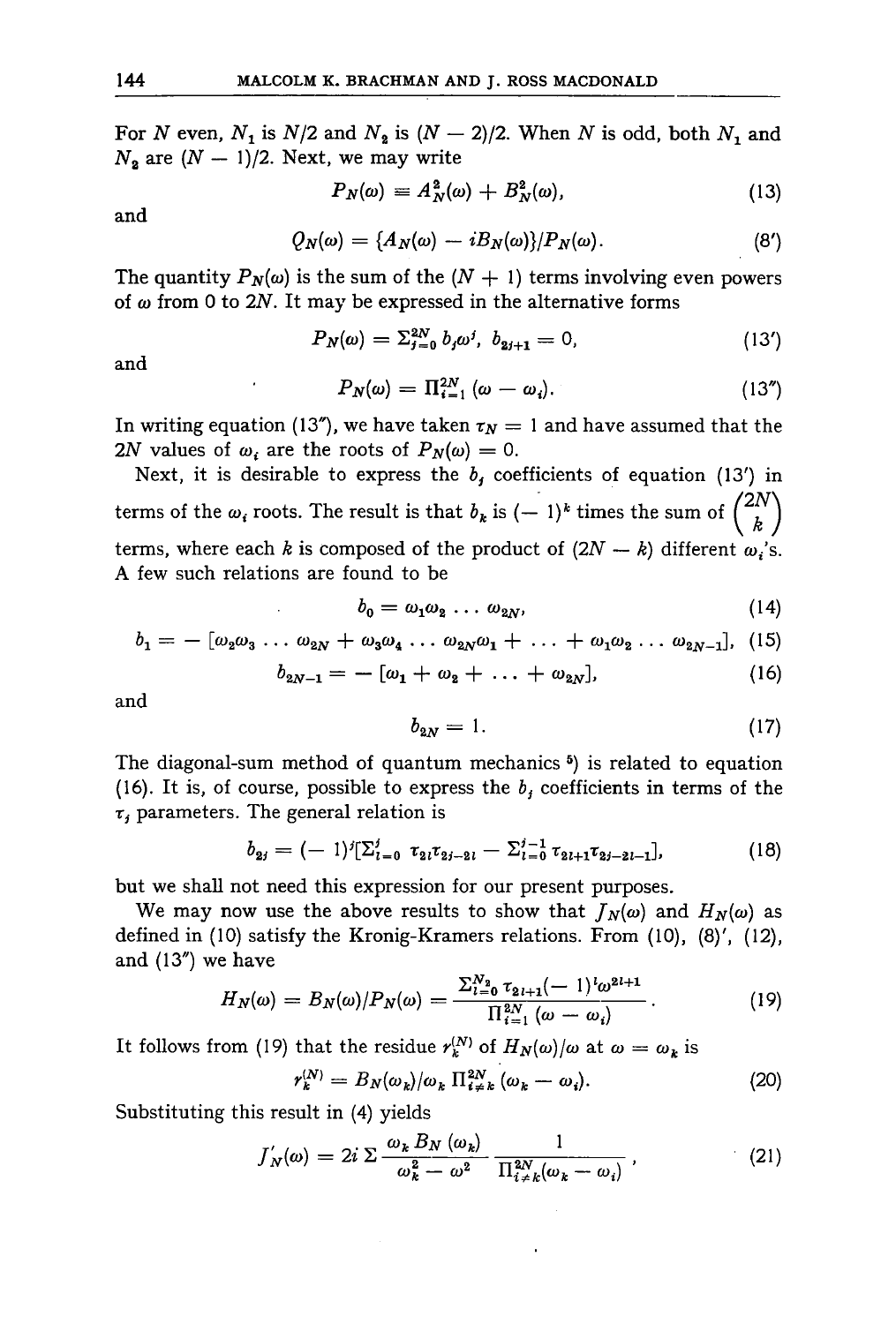where the prime designates that function which is obtained from  $H_N(\omega)/\omega$ by applying the appropriate Kronig-Kramers relation.

In a similar fashion, it is readily demonstrated that the residue at  $\omega = \omega_k$ of the  $J_N(\omega)$  defined in (10) is given by

$$
S_k^{(N)} = A_N(\omega_k) / \Pi_{i \neq k}^{2N} (\omega_k - \omega_i).
$$
 (22)

On combining (20) and (22), we find

$$
S_k^{(N)}/r_k^{(N)} = A_N(\omega_k)\omega_k/B_N(\omega_k). \tag{23}
$$

Now,

$$
P(\omega_k) = [A_N(\omega_k) + i B_N(\omega_k)] [A_N(\omega_k) - i B_N(\omega_k)] = 0, \qquad (24)
$$

and we obtain

$$
A_N(\omega_k)/B_N(\omega_k) = -i,\tag{25}
$$

since only the term  $[A_N(\omega_k) + iB_N(\omega_k)]$  produces a pole of  $Q_N(\omega)$  as shown by  $(8')$ . From  $(23)$  and  $(25)$ , it follows that

$$
S_k^{(N)}/r_k^{(N)} = -i\omega_k. \tag{26}
$$

Comparison of equations (5) and (26) now finally enables us to identify  $J_{N}(\omega)$  and  $J_{N}(\omega)$ . Thus, we have shown the validity of the Kronig-Kramers relations for  $Q_N(\omega)$ .

Although the function  $Q_N(\omega)$  defined by (8) is rational for  $N < \infty$ , it is only positive real in the circuit analysis sense  $\delta$  for  $N = 1$ . However, the function  $(i\omega)^N Q_N(\omega)$  or  $(i\omega)^{N-1} Q_N(\omega)$  will often be positive real for proper choice of the  $\tau_i$ 's and will satisfy the Kronig-Kramers relations. As an example, we may consider the Lorentz function defined by eq. 9. It is obviously not positive real since its real parts goes negative for sufficiently large  $\omega$ . This function may be taken to represent the complex susceptibility of the Lorentz system. Since  $(i\omega)Q_L(\omega)$  is positive real, this quantity may be used to represent (apart from a constant) the immittance function of the system, which is required to be positive real in a passive, realizable system 7). In the present case,  $(i\omega)O_L(\omega)$  may be taken to respresent either the admittance of the system considered as a series RLC circuit or its impedance when considered as a parallel RLC circuit.

*Distribution of parameters*. In the last section, we showed that the generalized Nth-order network function or immittance kernel  $Q_N(\omega)$  is necessarily consistent with the Kronig-Kramers relations. This result will now be extended to show explicitly that when a new function  $Q(\omega)$  is obtained from  $Q_N(\omega)$  by averaging  $Q_N(\omega)$  over a distribution of any or all of its  $(N + 1)$  parameters  $\tau_j$ , the resulting function itself must also satisfy the Kronig-Kramers relations.

We wish to show explicitly that the functions

 $J(\omega) = f J_N(\omega, \tau_0, \tau_1, \ldots, \tau_N) G(\tau_0, \tau_1, \ldots, \tau_N) d\tau_0 d\tau_1 \ldots d\tau_N$  (27) Physica XXII 10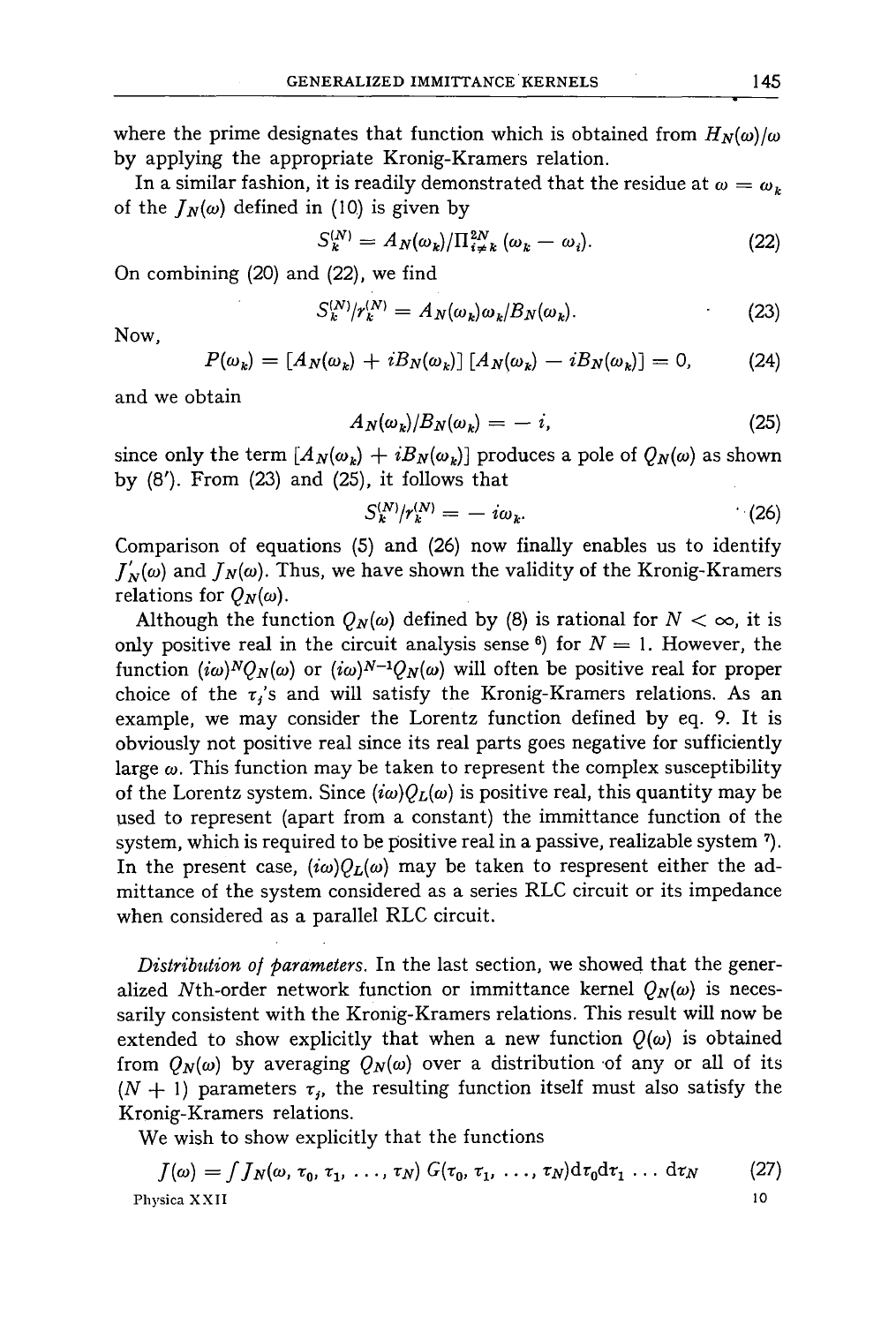and

$$
H(\omega) = f H_N(\omega, \tau_0, \tau_1, \ldots, \tau_N) G(\tau_0, \tau_1, \ldots, \tau_N) d\tau_0 d\tau_1 \ldots d\tau_N
$$
 (28)

satisfy the Kronig-Kramers relations when  $J_N$  and  $H_N$  do so. Here  $G(\tau_0, \tau_1, \ldots, \tau_N)$  is a  $(N + 1)$ -dimensional distribution function assumed normalized so that its integral over the range of the  $\tau_i$ 's is unity. To prove the validity of the Kronig-Kramers relations, we shall follow the methods of reference 1. The Mellin transform  $i(s)$  of  $J(\omega)$  is defined by

$$
j(s) = \int_0^\infty \omega^{s-1} J(\omega) d\omega.
$$
 (29)

It has been shown<sup>1</sup>) that the Mellin transforms of a Kramers-Kronig pair  $J(\omega)$  and  $H(\omega)$  satisfy the relation

$$
h(s)/j(s) = \tan \frac{\pi}{2} s.
$$
 (30)

Let us abbreviate  $\tau_0, \tau_1, \ldots, \tau_N$  by the vector  $\tau$ . The Mellin transform of equation (27) becomes

$$
j(s) = \int_0^\infty \int J_N(\omega, \tau) G(\tau) \omega^{s-1} d\tau d\omega
$$
  
= 
$$
\int [\int_0^\infty J_N(\omega, \tau) \omega^{s-1} d\omega] G(\tau) d\tau
$$
  
= 
$$
\int j_N(s, \tau) G(\tau) d\tau,
$$
 (31)

where  $j_N(s, \tau)$  is the transform of  $J_N(\omega, \tau)$ . The corresponding result for equation (28) is

$$
h(s) = \int h_N(s, \tau) G(\tau) d\tau = \int \left(\tan \frac{\pi}{2} s\right) j_N(s, \tau) G(\tau) d\tau
$$

$$
= \left(\tan \frac{\pi}{2} s\right) j(s).
$$
(32)

Comparison of (32) and (30) shows that  $J(\omega)$  and  $H(\omega)$  as defined in (27) and (28) do indeed satisfy the Kronig-Kramers relations and thus confirms the expectation of heuristic physical reasoning.

The results of the preceding work may be clarified by treating a concrete example such as the Lorentz function  $Q_L(\omega)$  defined in equation (9). Examination of (9) shows that the Mellin transforms  $j_L(s, \tau)$  and  $h_L(s, \tau)$  may be computed from the integral

$$
\xi(a) = \int_0^\infty \omega^{a-1} [(\omega_0^2 - \omega^2)^2 + \gamma^2 \omega^2]^{-1} d\omega.
$$
 (34)

Let us introduce the quantities

$$
\sigma = [\omega_0^2 - \gamma^2/4]^{1/2} \tag{34}
$$

$$
\mu = (i\gamma/2) + \sigma \tag{35}
$$

and

,

$$
v = (i\gamma/2) - \sigma. \tag{36}
$$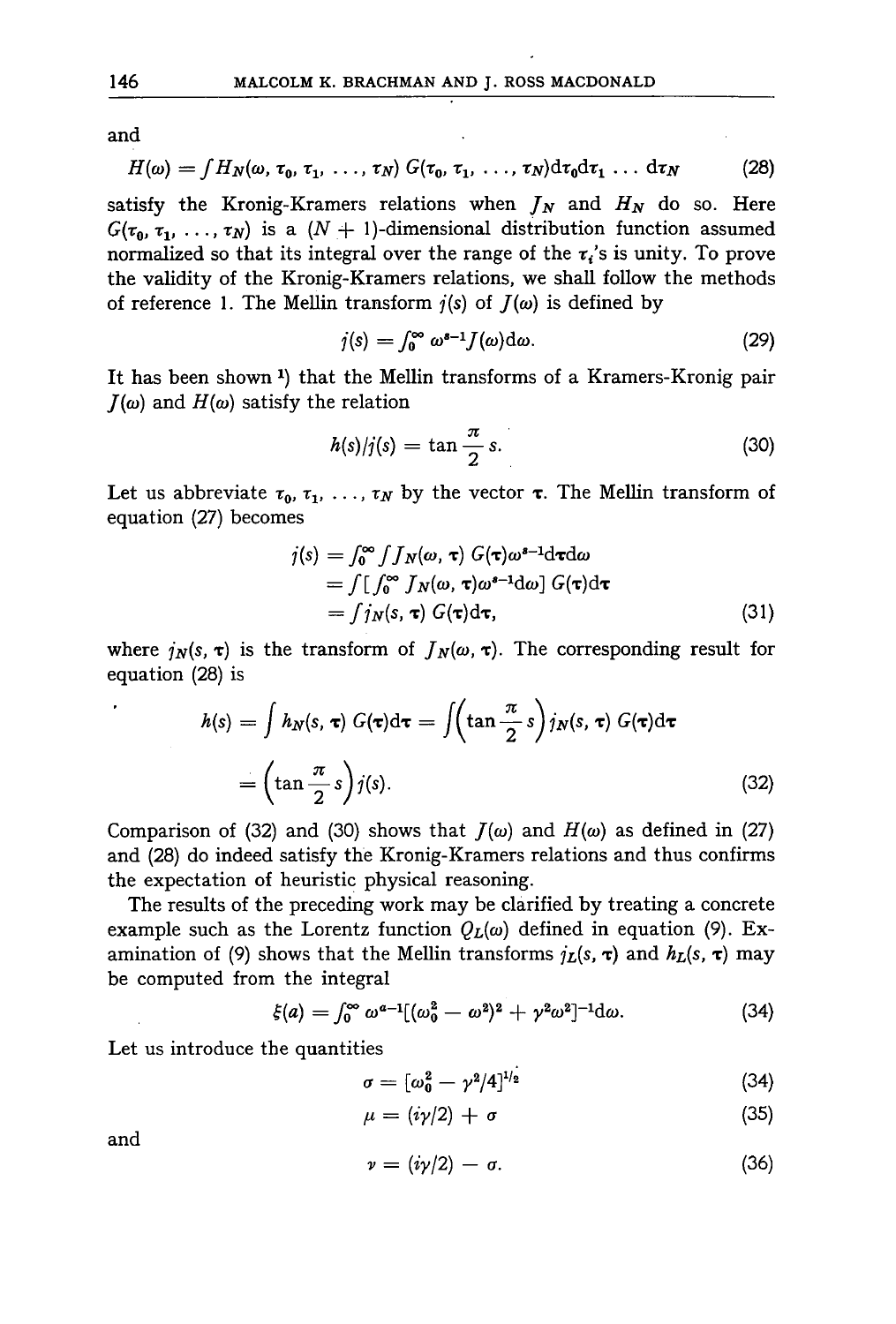Then,

$$
j_L(s) = \omega_0^2 \xi(s) - \xi(s+2) = -[\mu \nu \xi(s) + \xi(s+2)], \qquad (37)
$$

and

$$
h_L(s) = \gamma \xi(s+1) = -i(\mu + \nu) \xi(s+1). \tag{38}
$$

It may be shown by contour integration 8) that

$$
\xi(a) = \frac{\pi}{4i\gamma\sigma} \csc \alpha \left\{ (-1)^{a-1} - 1 \right\} \{ \mu^{a-2} - \nu^{a-2} \}. \tag{39}
$$

There is some ambiguity in the interpretation of  $(-1)^{a-1}$ . By considering the limit of the function

$$
f(a) = -icsc \pi \{(-1)^{a-1} - 1\}
$$
 (40)

as a tends to an odd integer  $(2n + 1)$  and by then comparing with the value obtained by direct contour integration *without* employing the result of Whittaker and Watson used in obtaining (39), we can establish that one is to take  $(-1)$  as  $exp(-i\pi)$ . We thus readily find that

$$
\frac{h_L(s)}{j_L(s)} = \frac{i(\mu + \nu)\xi(s + 1)}{\mu\nu\xi(s) + \xi(s + 2)} = \frac{i\{1 - (-1)^s\}}{\{(-1)^{s-1} - 1\}}
$$
\n
$$
= \frac{-i\{1 - e^{-in\theta}\}}{1 + e^{-in\theta}} = \tan \frac{1}{2}\pi s. \tag{41}
$$

Equation (41) shows that the Kronig-Kramers relations hold between the real and imaginary parts of the Lorentz function  $Q_L(\omega)$ . This function contains the arbitrary parameters  $\omega_0$  and  $\gamma$ . We have shown in the present section that any system exhibiting a continuous or discontinuous distribution of  $\omega_0$  and/or  $\gamma$  must have a network function consistent with the Kronig-Kramers relations provided the distribution function  $G(\omega_0, \gamma)$  is normalizable.

In summary, we have (a) discussed a general expansion theorem relating the poles and residues of a Kronig-Kramers pair;  $(b)$  shown that the Nthorder immittance kernel  $Q_N(\omega, \tau_0, \tau_1, \ldots, \tau_N)$  obtained from a linear differential equation with constant coefficients with a sinusoida] forcing term is consistent with "the Kronig-Kramers equations; and (c), finally established that a system exhibiting a normalizable but otherwise arbitrary distribution over any or all of the  $(N + 1) \tau_j$  parameters of  $Q_N(\omega \tau)$  has itself a system function  $Q(\omega)$  which is consistent with the Kronig-Kramers relations.

*Acknowledgment.* We wish to thank Professor R. B. A d 1 e r for pointing out the connection of some of our results with theorems of circuit analysis and synthesis.

t

Received 3-10-55.